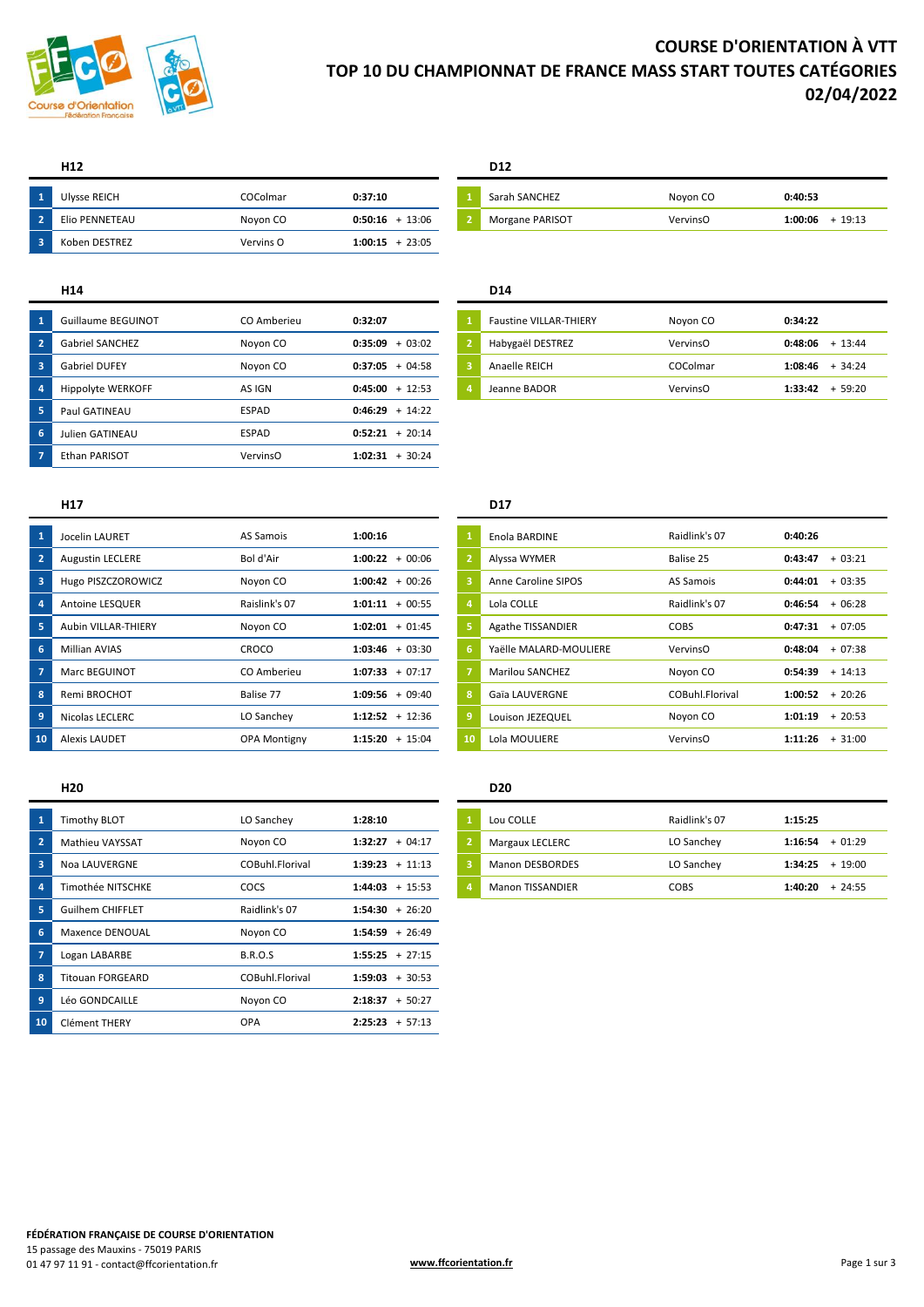

# **COURSE D'ORIENTATION À VTT TOP 10 DU CHAMPIONNAT DE FRANCE MASS START TOUTES CATÉGORIES 02/04/2022**

| W.                                                  | <b>Samson DERIAZ</b>   | ADOChenôve    | 1:23:15             |   | <b>Constance DEVILLERS</b> | Balise 25   | 1:11:11 |          |
|-----------------------------------------------------|------------------------|---------------|---------------------|---|----------------------------|-------------|---------|----------|
| $\overline{\phantom{a}}$ 2 $\overline{\phantom{a}}$ | <b>Baptiste FUCHS</b>  | COCS          | 1:23:17<br>$+00:02$ |   | Lou GARCIN                 | Bol d'Air   | 1:11:12 | $+00:01$ |
| -3                                                  | Yoann COURTOIS         | LO Sanchey    | $1:25:52 + 02:37$   | 3 | Lucie RUDKIEWICZ           | Balise 25   | 1:12:08 | $+00:57$ |
| $\overline{4}$                                      | Albin DEMARET-JOLY     | Raidlink's 07 | $1:27:48 + 04:33$   |   | Laurane MEYERS             | B.A         | 1:14:54 | $+03:43$ |
| 5                                                   | Paul DEBRAY            | Balise 25     | $1:29:55 + 06:40$   |   | <b>Lilou PAULY</b>         | <b>CMO</b>  | 1:16:19 | $+05:08$ |
| 6                                                   | Roméo DERIAZ           | ADOChenôve    | $1:30:56 + 07:41$   | 6 | <b>Margot MARCEL</b>       | CROCO       | 1:28:33 | $+17:22$ |
| - 7                                                 | <b>Florian PINSARD</b> | Balise 25     | $1:32:20 + 09:05$   |   | <b>Marine DEROUX</b>       | CROCO       | 1:44:14 | $+33:03$ |
| 8                                                   | <b>Mickael HUBERT</b>  | <b>CMO</b>    | $1:39:43 + 16:28$   | 8 | Emilie SEGUINOT            | ASO Sillery | 1:59:32 | $+48:21$ |
| $\overline{9}$                                      | Thomas COUVAL          | LO Sanchey    | $1:39:49 + 16:34$   |   |                            |             |         |          |
| 10                                                  | <b>Nicolas PINSARD</b> | Bol d'Air     | $1:43:23 + 20:08$   |   |                            |             |         |          |
|                                                     |                        |               |                     |   |                            |             |         |          |

### **H21 D21**

| $\mathbf{1}$   | <b>Constance DEVILLERS</b> | Balise 25          | 1:11:11 |          |
|----------------|----------------------------|--------------------|---------|----------|
| $\overline{2}$ | Lou GARCIN                 | Bol d'Air          | 1:11:12 | $+00:01$ |
| 3              | Lucie RUDKIEWICZ           | Balise 25          | 1:12:08 | $+00:57$ |
| $\overline{a}$ | Laurane MEYERS             | B.A                | 1:14:54 | $+03:43$ |
| 5              | <b>Lilou PAULY</b>         | <b>CMO</b>         | 1:16:19 | $+05:08$ |
| 6              | <b>Margot MARCEL</b>       | CROCO              | 1:28:33 | $+17:22$ |
| $\overline{7}$ | Marine DEROUX              | CROCO              | 1:44:14 | $+33:03$ |
| 8              | Emilie SEGUINOT            | <b>ASO Sillery</b> | 1:59:32 | $+48:21$ |
|                |                            |                    |         |          |

|    | <b>Thomas COIRON</b> | ANSA                | 1:06:59           |    | <b>Marianne PAULY</b>   | <b>CMO</b>    | 0:45:08 |           |
|----|----------------------|---------------------|-------------------|----|-------------------------|---------------|---------|-----------|
|    | Yann REICH           | COColmar            | $1:11:22 + 04:23$ |    | Agnès MERCIER           | <b>T.A.D.</b> | 0:50:25 | $+05:17$  |
| 3  | Vincent BROCHOT      | Balise 77           | $1:13:03 + 06:04$ |    | <b>Caroline PAILHES</b> | Raidlink's 07 | 0:55:45 | $+10:37$  |
|    | Vincent BOUCHUT      | OPA                 | $1:17:47 + 10:48$ |    | Marie-Hélène MOULIER    | VervinsO      | 0:56:17 | $+ 11:09$ |
| 5  | Sebastien LOCHET     | <b>B.R.O.S.</b>     | $1:22:12 + 15:13$ |    | Elodie MARCHER-TASSIN   | <b>CMO</b>    | 1:01:42 | $+ 16:34$ |
| -6 | Fabien AVIAS         | CROCO               | $1:26:50 + 19:51$ | 6  | Perrine THENOZ          | GO78          | 1:04:00 | $+18:52$  |
|    | Sylvain MAINGUY      | <b>DSA</b>          | $1:29:11 + 22:12$ |    | Elise REICH             | COColmar      | 1:08:29 | $+23:21$  |
| 8  | Yoann TISSANDIER     | <b>COBS</b>         | $1:29:15 + 22:16$ | 8  | Vanessa BEGUINOT        | CO Amberieu   | 1:10:33 | $+25:25$  |
|    | Nicolas BOUSSAC      | <b>ASCO Orleans</b> | $1:31:28 + 24:29$ | 9  | <b>Melanie VERET</b>    | RO'Paris      | 1:12:08 | $+27:00$  |
| 10 | <b>Thibaut CUNY</b>  | LO Sanchey          | $1:38:13 + 31:14$ | 10 | Marie-Pierre GERARDIN   | RO'Paris      | 1:32:25 | $+47:17$  |
|    |                      |                     |                   |    |                         |               |         |           |

| $\overline{\mathbf{1}}$ | Jean-Charles LALEVEE        | Vallée Ouche OR  | 1:03:07           |   | Danny BONNORONT      | Bol d'Air       | 0:50:18 |           |
|-------------------------|-----------------------------|------------------|-------------------|---|----------------------|-----------------|---------|-----------|
| $\overline{2}$          | Frédéric PINSARD            | AS Samois        | $1:06:23 + 03:16$ |   | Sandrine TAISSON     | GO78            | 0:53:30 | $+03:12$  |
| $\overline{\mathbf{3}}$ | Patrick JANAND              | <b>BALISE 25</b> | $1:06:26 + 03:19$ | 3 | Lydie LIJOUR         | ANSA            | 0:58:14 | $+07:56$  |
| $\overline{4}$          | <b>Alexis PAULY</b>         | <b>CMO</b>       | $1:10:59 + 07:52$ |   | Sandrine LAUVERGNE   | COBuhl.Florival | 1:01:18 | $+11:00$  |
| 5                       | Jean-David LALEVEE          | Vallée Ouche OR  | $1:14:32 + 11:25$ |   | Agnès COURTOIS       | LO Sanchey      | 1:02:23 | $+ 12:05$ |
| $6\phantom{1}6$         | <b>Benoit VERDENAL</b>      | Scapa Nancy      | $1:15:23 + 12:16$ | 6 | Valerie POURRE       | Balise 25       | 1:08:06 | $+ 17:48$ |
| $\overline{7}$          | <b>Alain POURRE</b>         | Balise 25        | $1:15:26 + 12:19$ |   | Myriam BERNARD-MOES  | COBuhl.Florival | 1:10:10 | $+19:52$  |
| 8                       | Alain BEGUINOT              | CO Amberieu      | $1:18:31 + 15:24$ | 8 | <b>Isabelle RORA</b> | Balise 77       | 1:13:49 | $+23:31$  |
| $\overline{9}$          | <b>Olivier BERNARD-MOES</b> | COBuhl.Florival  | $1:18:34 + 15:27$ |   |                      |                 |         |           |
| 10                      | Jean-Baptiste PIVERT        | GO78             | $1:22:07 + 19:00$ |   |                      |                 |         |           |
|                         |                             |                  |                   |   |                      |                 |         |           |

### **H40 D40**

| $\mathbf{1}$   | <b>Marianne PAULY</b>   | CMO           | 0:45:08 |          |
|----------------|-------------------------|---------------|---------|----------|
| $\overline{2}$ | Agnès MERCIER           | <b>T.A.D.</b> | 0:50:25 | $+05:17$ |
| 3              | <b>Caroline PAILHES</b> | Raidlink's 07 | 0:55:45 | $+10:37$ |
| 4              | Marie-Hélène MOULIER    | VervinsO      | 0:56:17 | $+11:09$ |
| 5.             | Elodie MARCHER-TASSIN   | CMO           | 1:01:42 | $+16:34$ |
| 6              | Perrine THENOZ          | GO78          | 1:04:00 | $+18:52$ |
| 7              | Elise REICH             | COColmar      | 1:08:29 | $+23:21$ |
| 8              | Vanessa BEGUINOT        | CO Amberieu   | 1:10:33 | $+25:25$ |
| 9              | <b>Melanie VERET</b>    | RO'Paris      | 1:12:08 | $+27:00$ |
| 10             | Marie-Pierre GERARDIN   | RO'Paris      | 1:32:25 | $+47:17$ |

### **H50 D50**

| $\mathbf{1}$   | Danny BONNORONT     | Bol d'Air       | 0:50:18 |           |
|----------------|---------------------|-----------------|---------|-----------|
| $\overline{2}$ | Sandrine TAISSON    | GO78            | 0:53:30 | $+03:12$  |
| 3              | Lydie LIJOUR        | ANSA            | 0:58:14 | $+07:56$  |
| $\overline{a}$ | Sandrine LAUVERGNE  | COBuhl Florival | 1:01:18 | $+ 11:00$ |
| 5              | Agnès COURTOIS      | LO Sanchey      | 1:02:23 | $+12:05$  |
| 6              | Valerie POURRE      | Balise 25       | 1:08:06 | $+ 17:48$ |
| $\overline{7}$ | Myriam BERNARD-MOES | COBuhl Florival | 1:10:10 | $+19:52$  |
| 8              | Isabelle RORA       | Balise 77       | 1:13:49 | $+23:31$  |